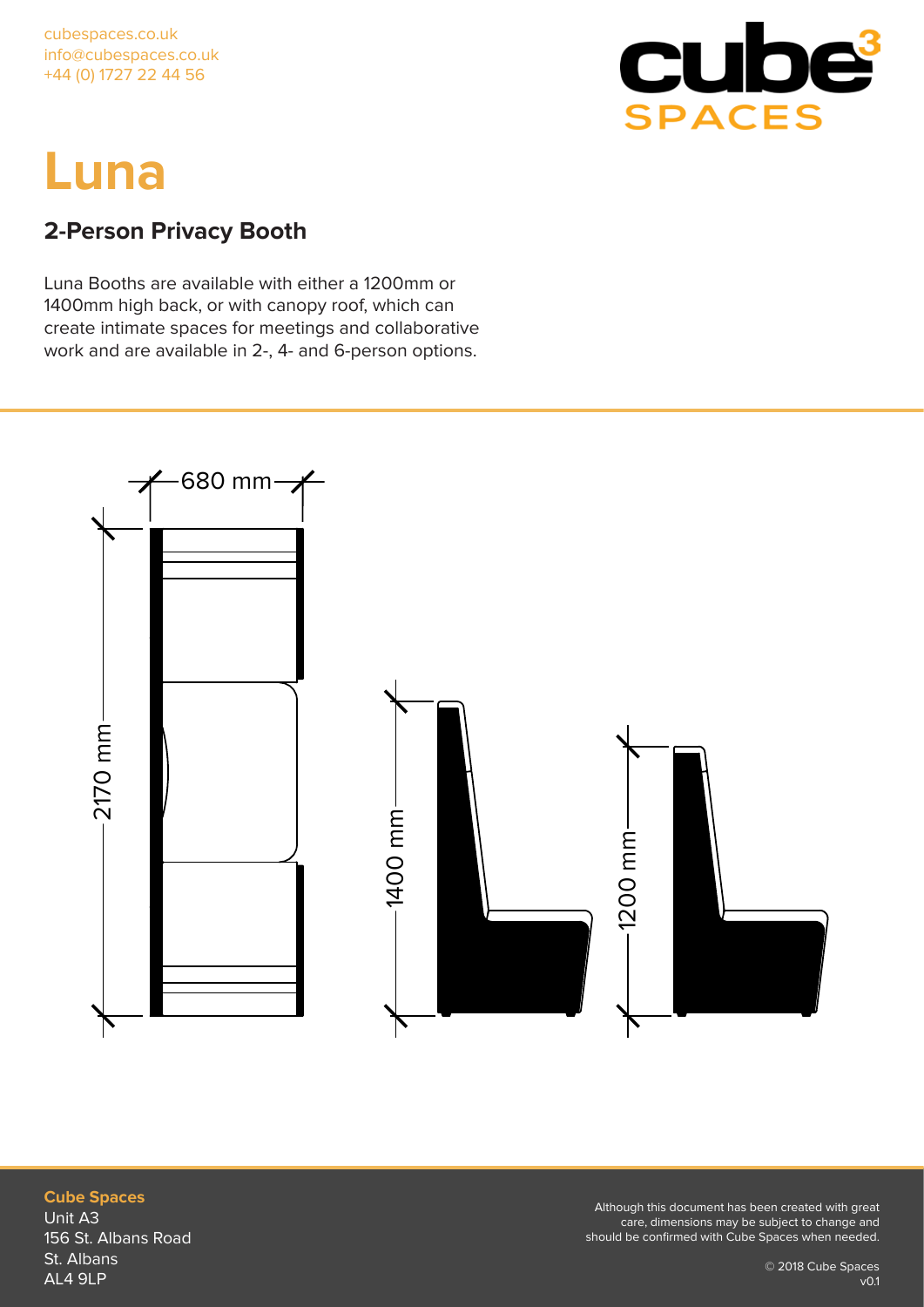

## **4-Person Privacy Booth**

Luna Booths are available with either a 1200mm or 1400mm high back, or with canopy roof, which can create intimate spaces for meetings and collaborative work and are available in 2-, 4- and 6-person options.



### **Cube Spaces** Unit A3 156 St. Albans Road St. Albans AL4 9LP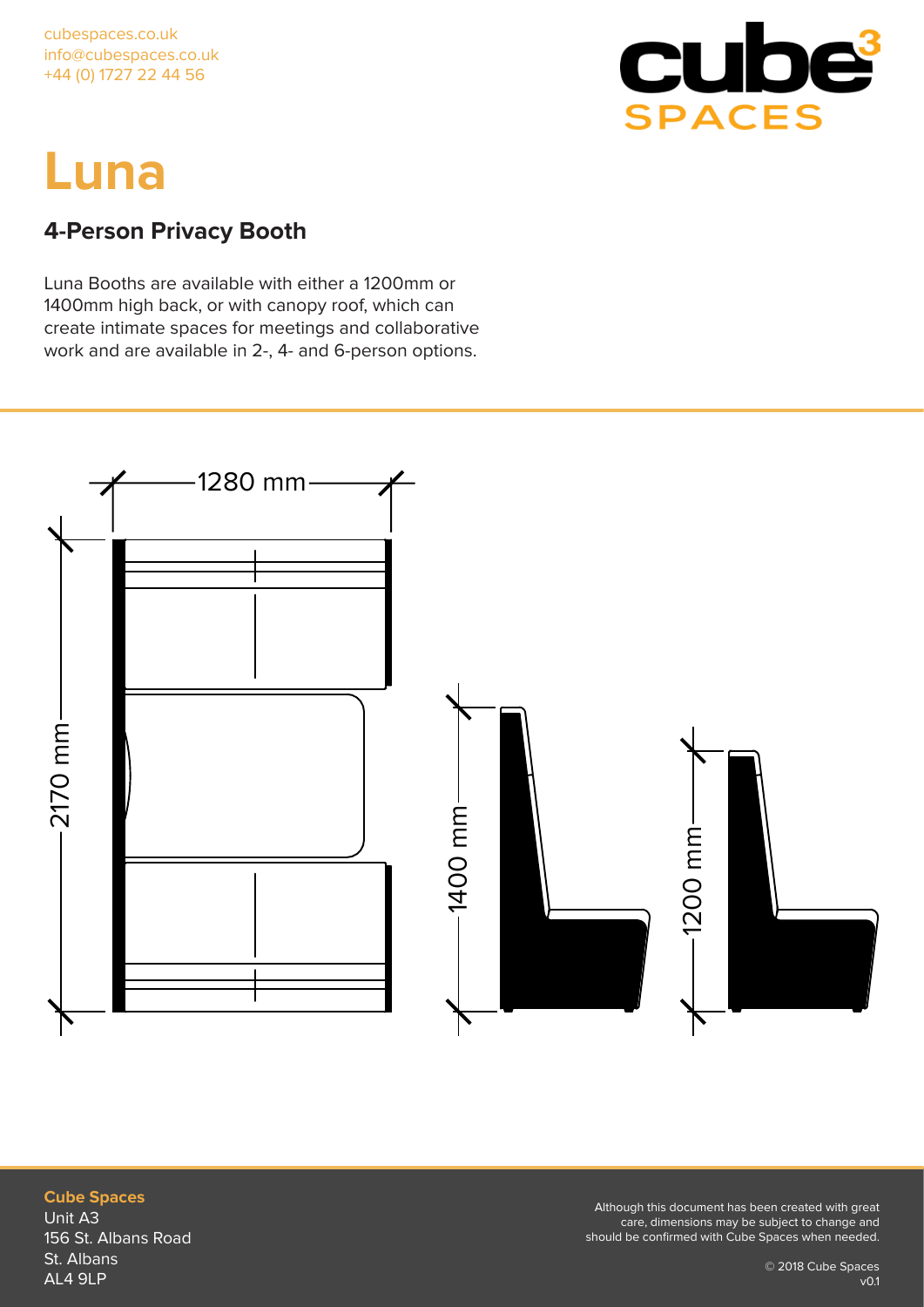

## **6-Person Privacy Booth**

Luna Booths are available with either a 1200mm or 1400mm high back, or with canopy roof, which can create intimate spaces for meetings and collaborative work and are available in 2-, 4- and 6-person options.



### **Cube Spaces** Unit A3 156 St. Albans Road St. Albans AL4 9LP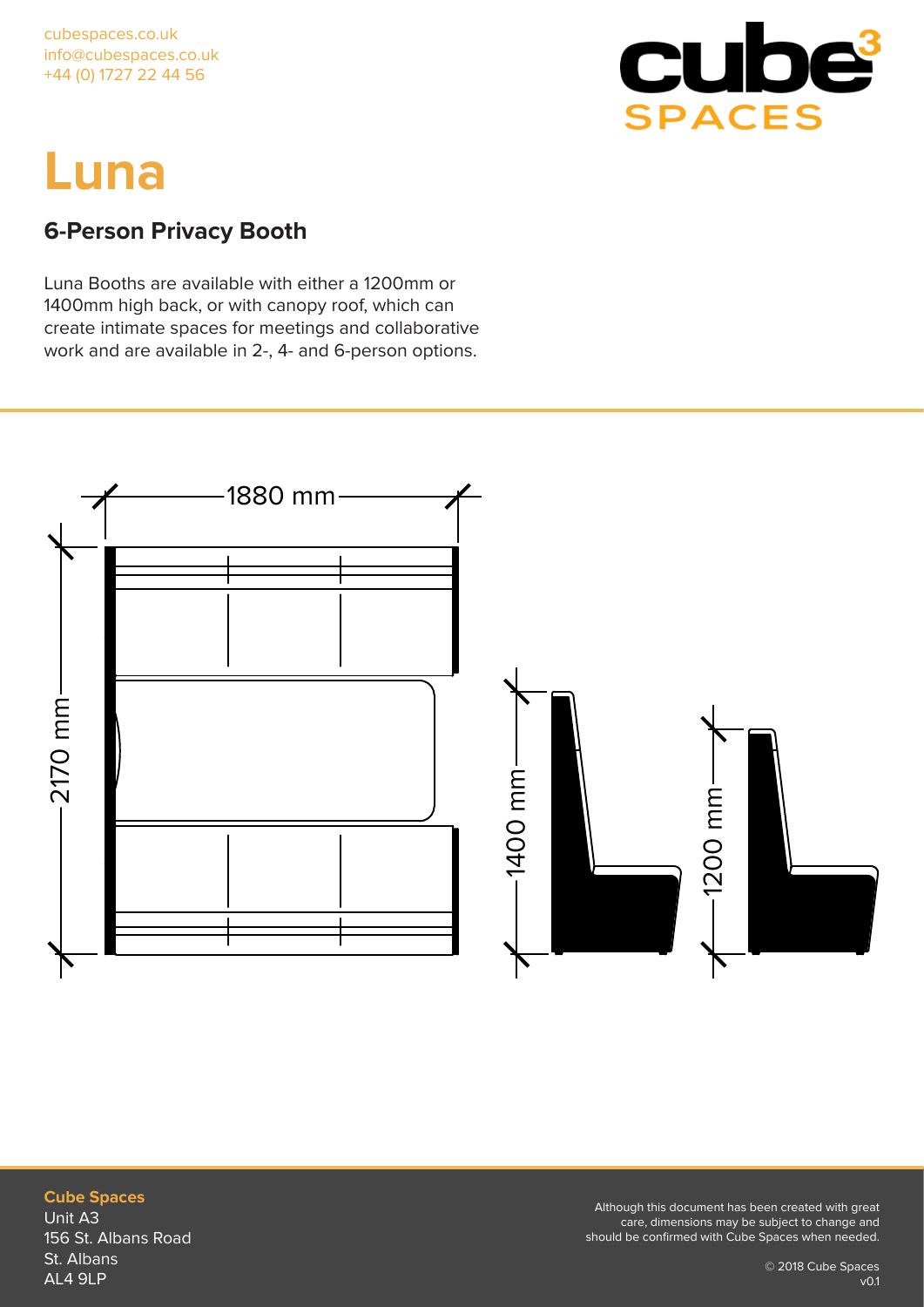

### **4-Person Booth**

Luna Booths are available with either a 1200mm or 1400mm high back, or with canopy roof, which can create intimate spaces for meetings and collaborative work and are available in 2-, 4- and 6-person options.



### **Cube Spaces** Unit A3 156 St. Albans Road St. Albans AL4 9LP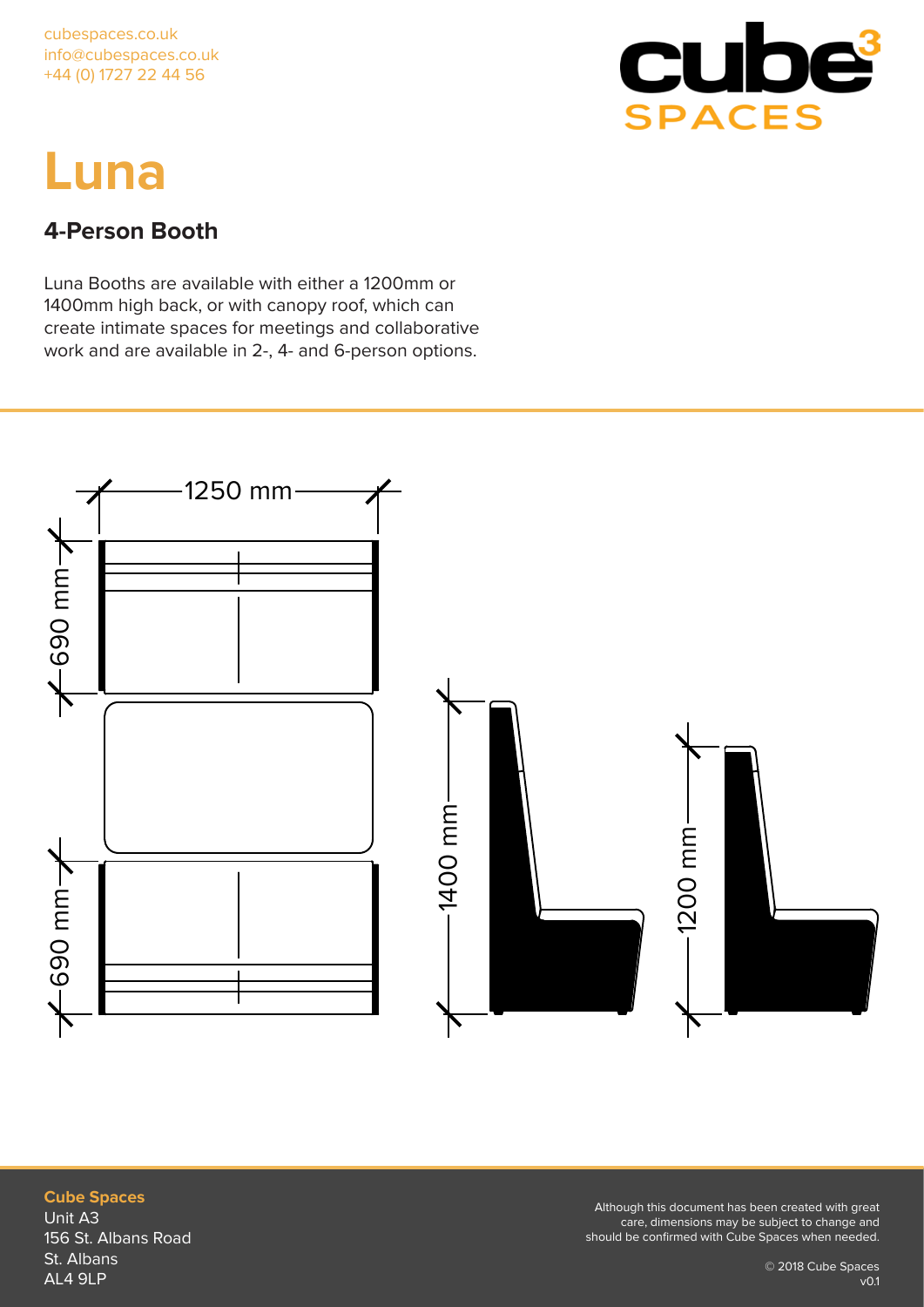

### **6-Person Booth**

Luna Booths are available with either a 1200mm or 1400mm high back, or with canopy roof, which can create intimate spaces for meetings and collaborative work and are available in 2-, 4- and 6-person options.



### **Cube Spaces** Unit A3 156 St. Albans Road St. Albans AL4 9LP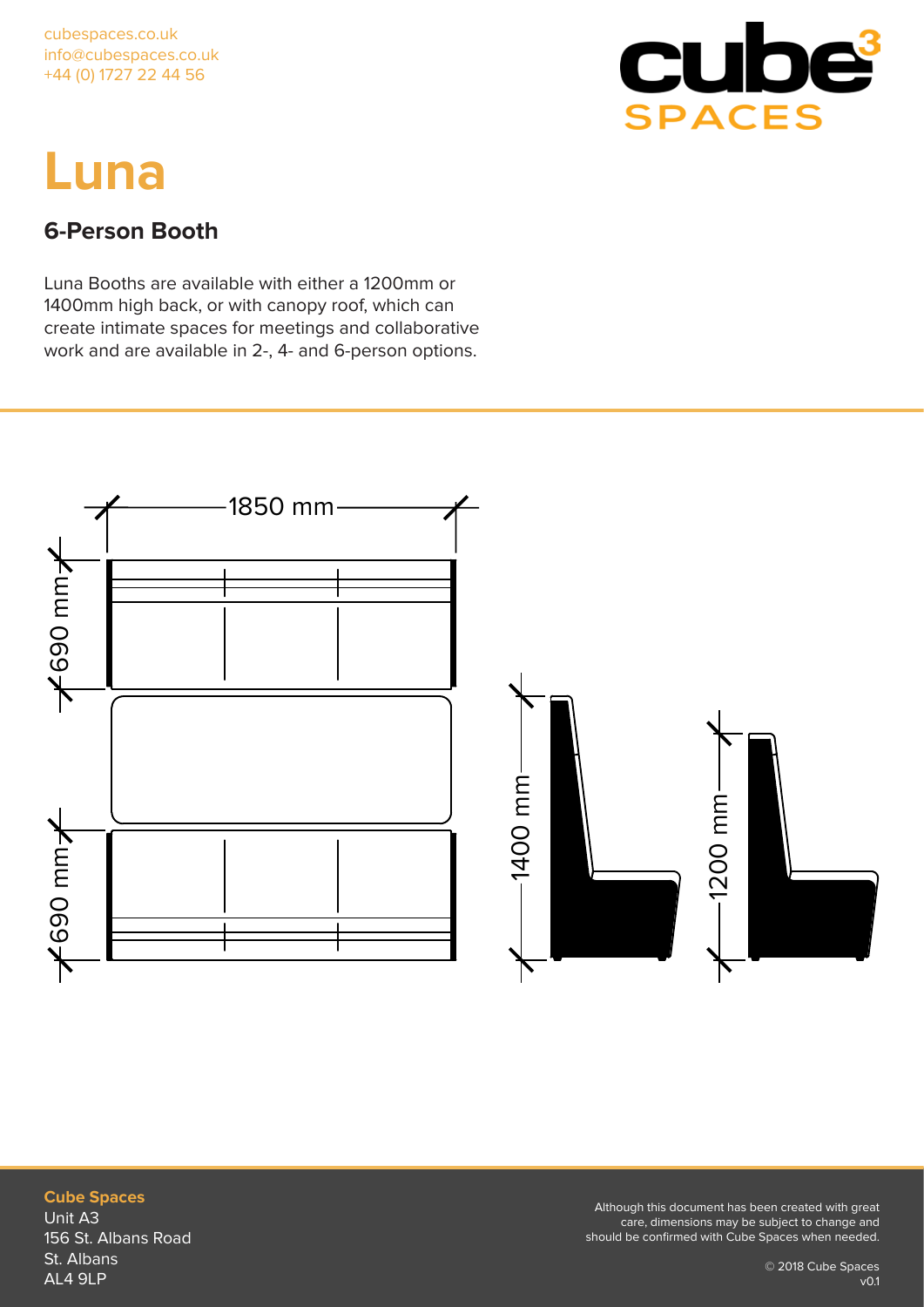

## **2-Person Pod**

Luna Booths are available with either a 1200mm or 1400mm high back, or with canopy roof, which can create intimate spaces for meetings and collaborative work and are available in 2-, 4- and 6-person options.



**Cube Spaces** Unit A3 156 St. Albans Road St. Albans AL4 9LP